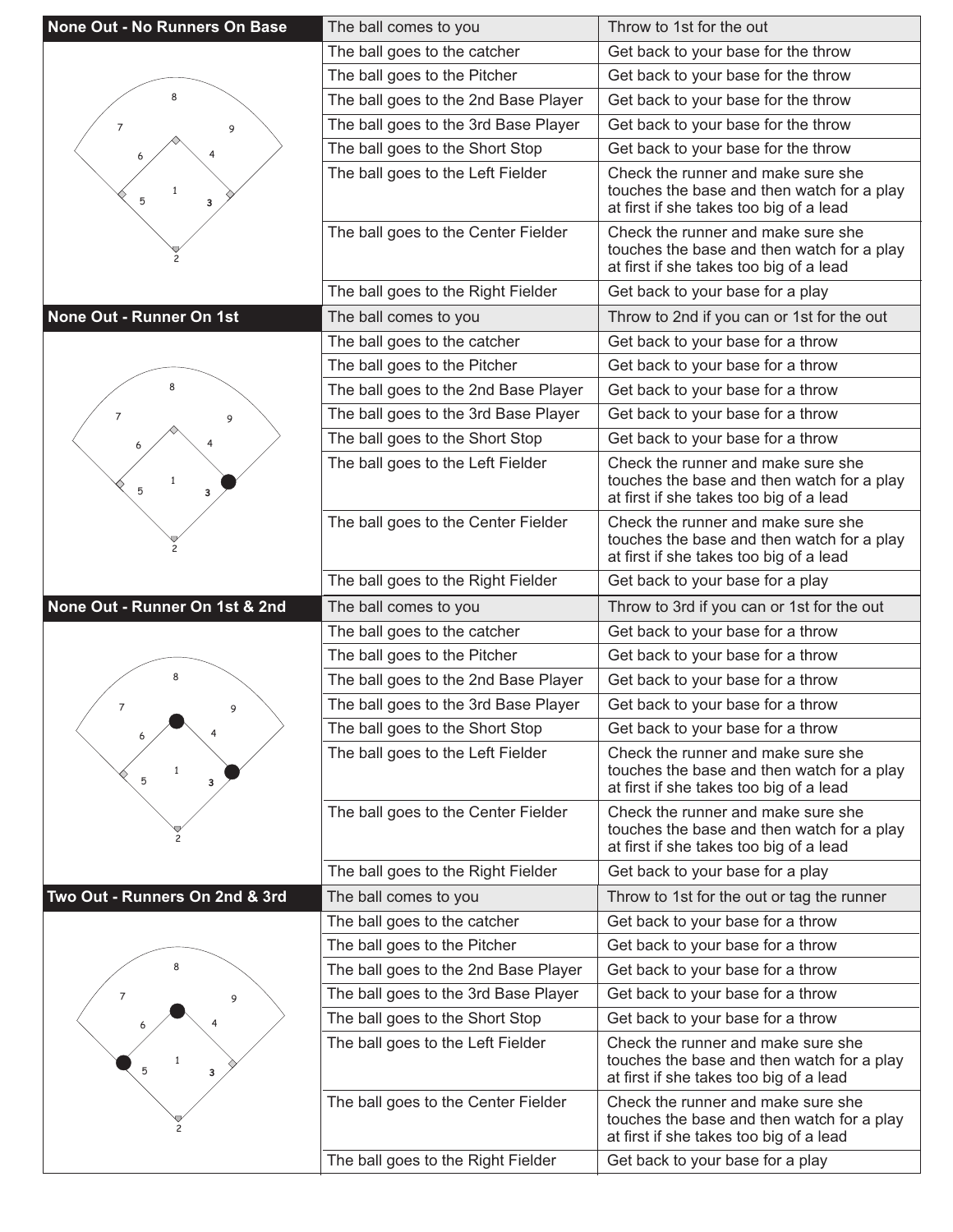| <b>None Out - Bases Loaded</b>          | The ball comes to you                | Throw to Home for the Lead out                                                                                              |
|-----------------------------------------|--------------------------------------|-----------------------------------------------------------------------------------------------------------------------------|
|                                         | The ball goes to the catcher         | Get back to your base for a throw                                                                                           |
|                                         | The ball goes to the Pitcher         | Get back to your base for a throw                                                                                           |
| 7<br>9                                  | The ball goes to the 2nd Base Player | Get back to your base for a throw                                                                                           |
|                                         | The ball goes to the 3rd Base Player | Get back to your base for a throw                                                                                           |
|                                         | The ball goes to the Short Stop      | Get back to your base for a throw                                                                                           |
| 5<br>3                                  | The ball goes to the Left Fielder    | Get back to your base for a throw                                                                                           |
|                                         | The ball goes to the Center Fielder  | Get back to your base for a throw                                                                                           |
|                                         | The ball goes to the Right Fielder   | Get back to your base for a throw                                                                                           |
|                                         |                                      |                                                                                                                             |
| <b>None Out</b><br>Runner On 1st & 3rd  | The ball comes to you                | Check the runner at home and throw to 2nd<br>or 1st for the out                                                             |
|                                         | The ball goes to the catcher         | Get back to your base for a throw                                                                                           |
| 7<br>9                                  | The ball goes to the Pitcher         | Get back to your base for a throw                                                                                           |
|                                         | The ball goes to the 2nd Base Player | Get back to your base for a throw                                                                                           |
|                                         | The ball goes to the 3rd Base Player | Get back to your base for a throw                                                                                           |
| $\mathbf{1}$<br>5<br>3                  | The ball goes to the Short Stop      | Get back to your base for a throw                                                                                           |
|                                         | The ball goes to the Left Fielder    | Get back to your base for a throw                                                                                           |
|                                         | The ball goes to the Center Fielder  | Get back to your base for a throw                                                                                           |
|                                         | The ball goes to the Right Fielder   | Get back to your base for a play                                                                                            |
|                                         |                                      |                                                                                                                             |
| <b>None Out</b><br><b>Runner On 3rd</b> | The ball comes to you                | Check the runner at 3rd and throw to 1st for<br>the out                                                                     |
|                                         | The ball goes to the catcher         | Get back to your base for a throw                                                                                           |
|                                         | The ball goes to the Pitcher         | Get back to your base for a throw                                                                                           |
| 7<br>9                                  | The ball goes to the 2nd Base Player | Get back to your base for a throw                                                                                           |
|                                         | The ball goes to the 3rd Base Player | Get back to your base for a throw                                                                                           |
|                                         | The ball goes to the Short Stop      | Get back to your base for a throw                                                                                           |
|                                         | The ball goes to the Left Fielder    | Check the runner and make sure she<br>touches the base and then watch for a play<br>at first if she takes too big of a lead |
|                                         | The ball goes to the Center Fielder  | Check the runner and make sure she<br>touches the base and then watch for a play<br>at first if she takes too big of a lead |
|                                         | The ball goes to the Right Fielder   | Get back to your base for a play                                                                                            |
| <b>None Out</b><br><b>Runner On 2nd</b> | The ball comes to you                | Check the runner at 2nd and throw to 1st<br>for the out                                                                     |
|                                         | The ball goes to the catcher         | Get back to your base for a throw                                                                                           |
|                                         | The ball goes to the Pitcher         | Get back to your base for a throw                                                                                           |
| $\overline{7}$                          | The ball goes to the 2nd Base Player | Get back to your base for a throw                                                                                           |
| 9                                       | The ball goes to the 3rd Base Player | Get back to your base for a throw                                                                                           |
|                                         | The ball goes to the Short Stop      | Get back to your base for a throw                                                                                           |
| $\mathbf{1}$<br>5<br>з                  | The ball goes to the Left Fielder    | Check the runner and make sure she<br>touches the base and then watch for a play<br>at first if she takes too big of a lead |
|                                         | The ball goes to the Center Fielder  | Check the runner and make sure she<br>touches the base and then watch for a play<br>at first if she takes too big of a lead |
|                                         | The ball goes to the Right Fielder   | Get back to your base for a play                                                                                            |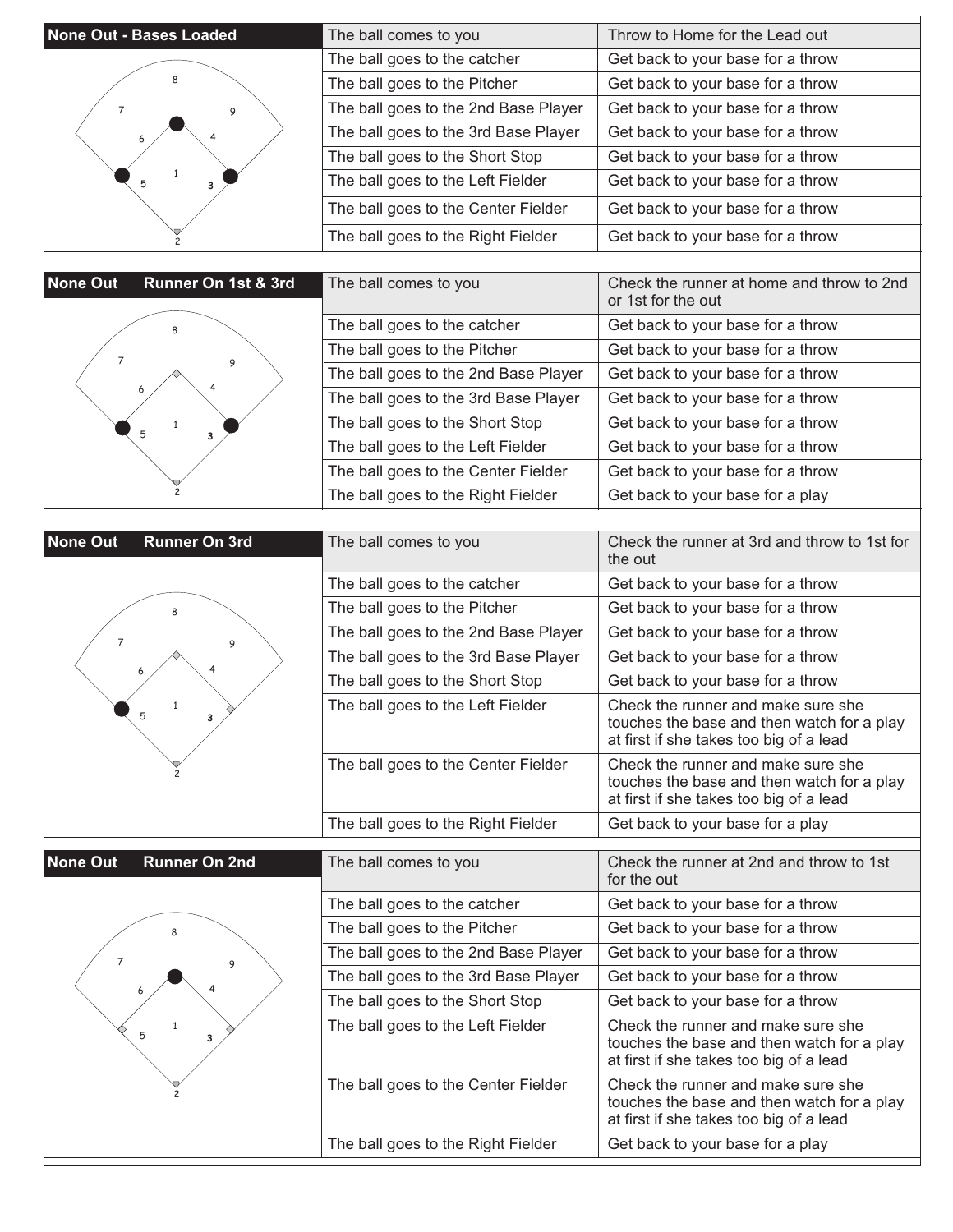| One Out<br><b>No Runners On Base</b>   | The ball comes to you                | Throw to 1st for the out                                                                                                    |
|----------------------------------------|--------------------------------------|-----------------------------------------------------------------------------------------------------------------------------|
|                                        | The ball goes to the catcher         | Get back to your base for the throw                                                                                         |
|                                        | The ball goes to the Pitcher         | Get back to your base for the throw                                                                                         |
| 8                                      | The ball goes to the 2nd Base Player | Get back to your base for the throw                                                                                         |
| 7<br>9                                 | The ball goes to the 3rd Base Player | Get back to your base for the throw                                                                                         |
|                                        | The ball goes to the Short Stop      | Get back to your base for the throw                                                                                         |
| 5<br>3                                 | The ball goes to the Left Fielder    | Check the runner and make sure she<br>touches the base and then watch for a play<br>at first if she takes too big of a lead |
|                                        | The ball goes to the Center Fielder  | Check the runner and make sure she<br>touches the base and then watch for a play<br>at first if she takes too big of a lead |
|                                        | The ball goes to the Right Fielder   | Get back to your base for a play                                                                                            |
| One Out<br><b>Runner On 1st</b>        | The ball comes to you                | Throw to 2nd if you can or 1st for the out                                                                                  |
|                                        | The ball goes to the catcher         | Get back to your base for a throw                                                                                           |
|                                        | The ball goes to the Pitcher         | Get back to your base for a throw                                                                                           |
|                                        | The ball goes to the 2nd Base Player | Get back to your base for a throw                                                                                           |
| $\overline{7}$<br>9                    | The ball goes to the 3rd Base Player | Get back to your base for a throw                                                                                           |
|                                        | The ball goes to the Short Stop      | Get back to your base for a throw                                                                                           |
| $\mathbf{1}$<br>5<br>3                 | The ball goes to the Left Fielder    | Check the runner and make sure she<br>touches the base and then watch for a play<br>at first if she takes too big of a lead |
|                                        | The ball goes to the Center Fielder  | Check the runner and make sure she<br>touches the base and then watch for a play<br>at first if she takes too big of a lead |
|                                        | The ball goes to the Right Fielder   | Get back to your base for a play                                                                                            |
|                                        |                                      |                                                                                                                             |
| One Out<br>Runner On 1st & 2nd         | The ball comes to you                | Throw to 3rd if you can or 1st for the out                                                                                  |
|                                        | The ball goes to the catcher         | Get back to your base for a throw                                                                                           |
|                                        | The ball goes to the Pitcher         | Get back to your base for a throw                                                                                           |
| 8                                      | The ball goes to the 2nd Base Player | Get back to your base for a throw                                                                                           |
| $\overline{7}$<br>9                    | The ball goes to the 3rd Base Player | Get back to your base for a throw                                                                                           |
|                                        | The ball goes to the Short Stop      | Get back to your base for a throw                                                                                           |
| 5<br>3                                 | The ball goes to the Left Fielder    | Check the runner and make sure she<br>touches the base and then watch for a play<br>at first if she takes too big of a lead |
|                                        | The ball goes to the Center Fielder  | Check the runner and make sure she<br>touches the base and then watch for a play<br>at first if she takes too big of a lead |
|                                        | The ball goes to the Right Fielder   | Get back to your base for a play                                                                                            |
| <b>Two Out</b><br>Runners On 2nd & 3rd | The ball comes to you                | Throw to 1st for the out or tag the runner                                                                                  |
|                                        | The ball goes to the catcher         | Get back to your base for a throw                                                                                           |
|                                        | The ball goes to the Pitcher         | Get back to your base for a throw                                                                                           |
|                                        | The ball goes to the 2nd Base Player | Get back to your base for a throw                                                                                           |
| $\overline{7}$<br>9                    | The ball goes to the 3rd Base Player | Get back to your base for a throw                                                                                           |
|                                        | The ball goes to the Short Stop      | Get back to your base for a throw                                                                                           |
| 5<br>3                                 | The ball goes to the Left Fielder    | Check the runner and make sure she<br>touches the base and then watch for a play<br>at first if she takes too big of a lead |
|                                        | The ball goes to the Center Fielder  | Check the runner and make sure she<br>touches the base and then watch for a play<br>at first if she takes too big of a lead |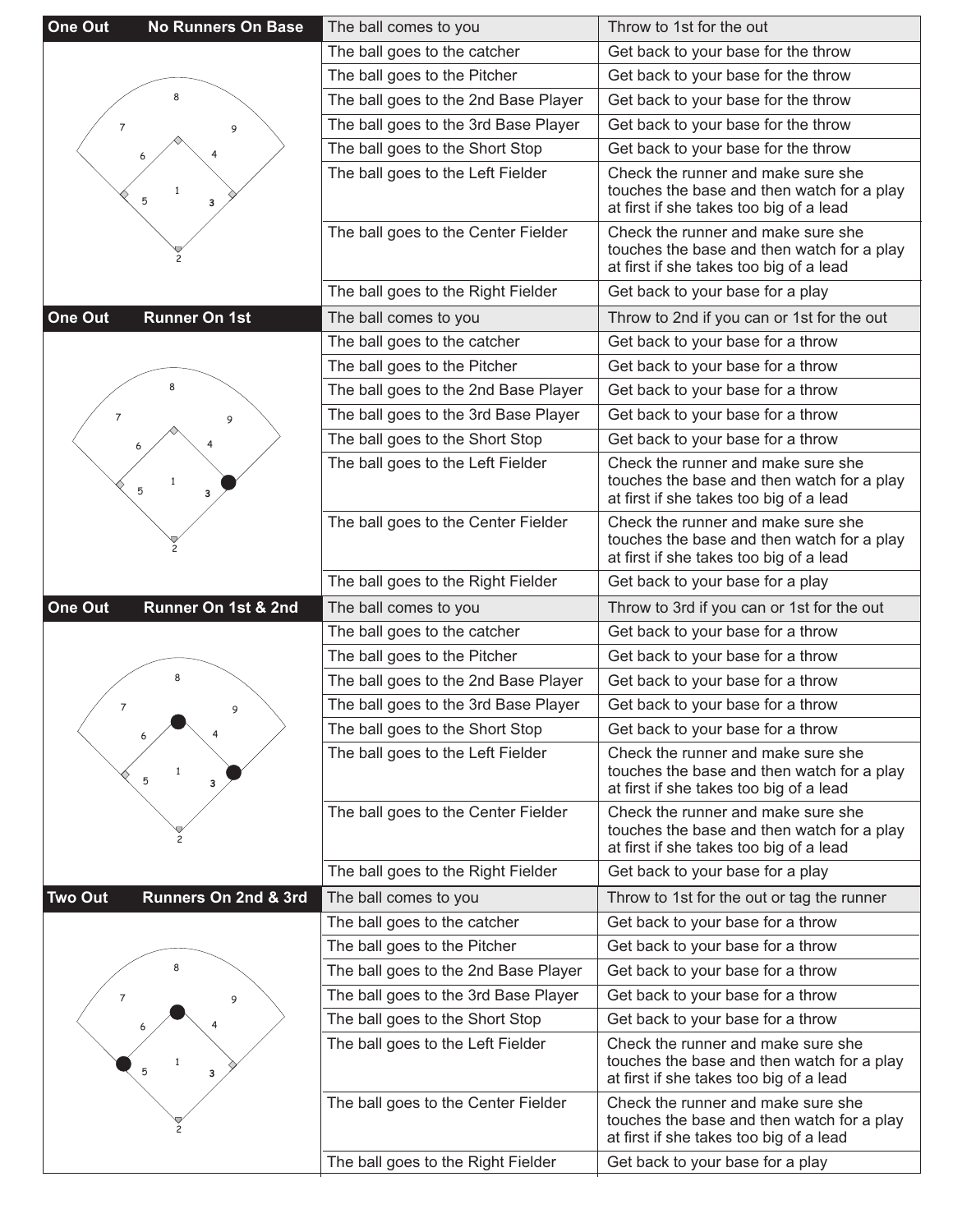| One Out<br><b>Bases Loaded</b>  | The ball comes to you                | Throw to Home for the Lead out                                                                                              |
|---------------------------------|--------------------------------------|-----------------------------------------------------------------------------------------------------------------------------|
|                                 | The ball goes to the catcher         | Get back to your base for a throw                                                                                           |
|                                 | The ball goes to the Pitcher         | Get back to your base for a throw                                                                                           |
| 7<br>9                          | The ball goes to the 2nd Base Player | Get back to your base for a throw                                                                                           |
|                                 | The ball goes to the 3rd Base Player | Get back to your base for a throw                                                                                           |
|                                 | The ball goes to the Short Stop      | Get back to your base for a throw                                                                                           |
|                                 | The ball goes to the Left Fielder    | Get back to your base for a throw                                                                                           |
|                                 | The ball goes to the Center Fielder  | Get back to your base for a throw                                                                                           |
|                                 | The ball goes to the Right Fielder   | Get back to your base for a throw                                                                                           |
|                                 |                                      |                                                                                                                             |
| One Out<br>Runner On 1st & 3rd  | The ball comes to you                | Check the runner at home and throw to 2nd<br>or 1st for the out                                                             |
|                                 | The ball goes to the catcher         | Get back to your base for a throw                                                                                           |
| 7<br>9                          | The ball goes to the Pitcher         | Get back to your base for a throw                                                                                           |
|                                 | The ball goes to the 2nd Base Player | Get back to your base for a throw                                                                                           |
|                                 | The ball goes to the 3rd Base Player | Get back to your base for a throw                                                                                           |
| 5<br>3                          | The ball goes to the Short Stop      | Get back to your base for a throw                                                                                           |
|                                 | The ball goes to the Left Fielder    | Get back to your base for a throw                                                                                           |
|                                 | The ball goes to the Center Fielder  | Get back to your base for a throw                                                                                           |
|                                 | The ball goes to the Right Fielder   | Get back to your base for a play                                                                                            |
| One Out<br><b>Runner On 3rd</b> | The ball comes to you                | Check the runner at 3rd and throw to 1st for<br>the out                                                                     |
|                                 | The ball goes to the catcher         | Get back to your base for a throw                                                                                           |
|                                 | The ball goes to the Pitcher         | Get back to your base for a throw                                                                                           |
|                                 | The ball goes to the 2nd Base Player | Get back to your base for a throw                                                                                           |
| $\overline{7}$<br>9             | The ball goes to the 3rd Base Player | Get back to your base for a throw                                                                                           |
|                                 | The ball goes to the Short Stop      | Get back to your base for a throw                                                                                           |
| 5<br>з                          | The ball goes to the Left Fielder    | Check the runner and make sure she<br>touches the base and then watch for a play<br>at first if she takes too big of a lead |
|                                 | The ball goes to the Center Fielder  | Check the runner and make sure she<br>touches the base and then watch for a play<br>at first if she takes too big of a lead |
|                                 | The ball goes to the Right Fielder   | Get back to your base for a play                                                                                            |
| One Out<br><b>Runner On 2nd</b> | The ball comes to you                | Check the runner at 2nd and throw to 1st<br>for the out                                                                     |
|                                 | The ball goes to the catcher         | Get back to your base for a throw                                                                                           |
|                                 | The ball goes to the Pitcher         | Get back to your base for a throw                                                                                           |
| $\overline{7}$<br>9             | The ball goes to the 2nd Base Player | Get back to your base for a throw                                                                                           |
|                                 | The ball goes to the 3rd Base Player | Get back to your base for a throw                                                                                           |
|                                 | The ball goes to the Short Stop      | Get back to your base for a throw                                                                                           |
| 1<br>5<br>3                     | The ball goes to the Left Fielder    | Check the runner and make sure she<br>touches the base and then watch for a play<br>at first if she takes too big of a lead |
|                                 | The ball goes to the Center Fielder  | Check the runner and make sure she<br>touches the base and then watch for a play<br>at first if she takes too big of a lead |
|                                 | The ball goes to the Right Fielder   | Get back to your base for a play                                                                                            |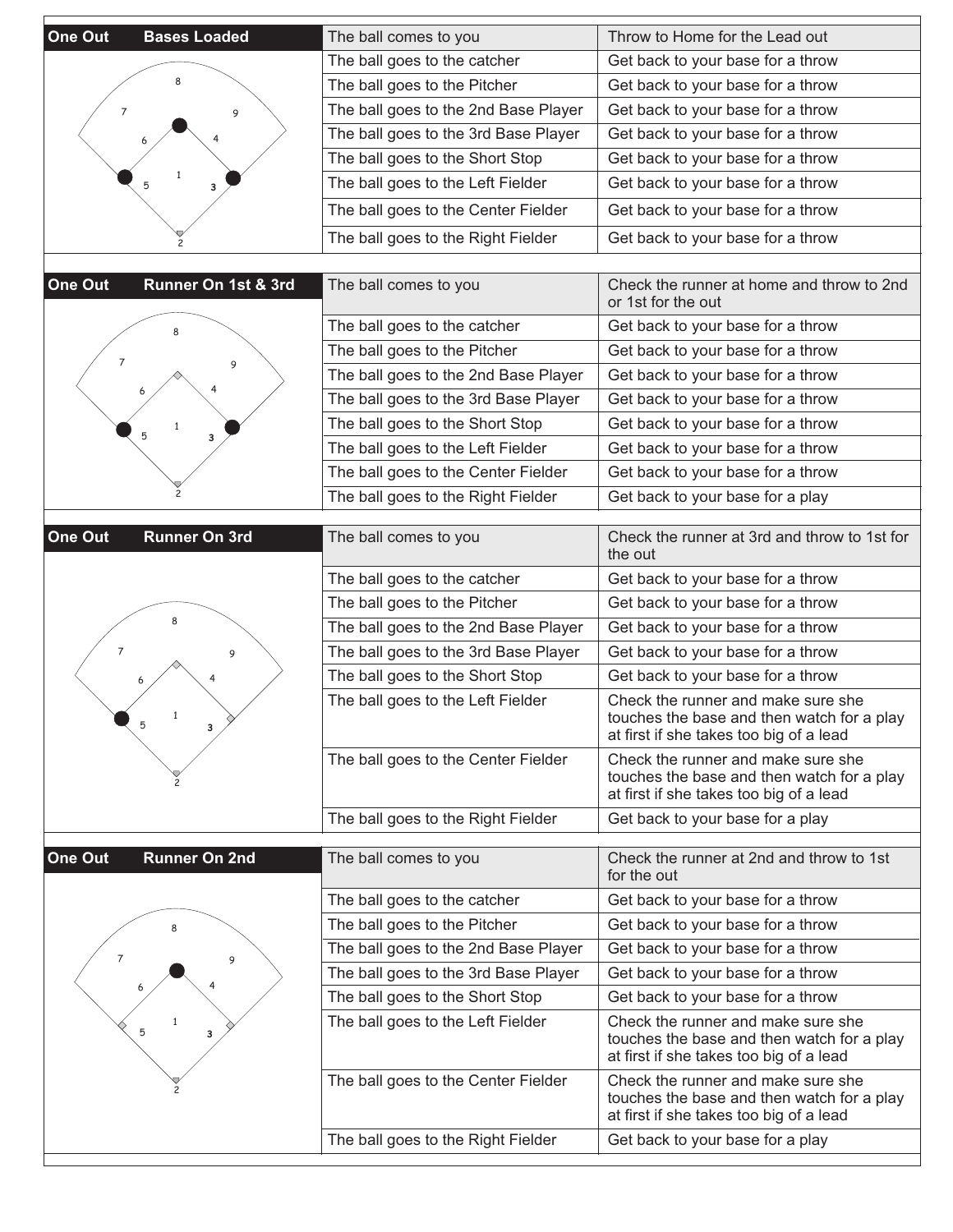| <b>Two Out</b><br><b>No Runners On Base</b> | The ball comes to you                | Throw to 1st for the out or tag the runner                                                                                  |
|---------------------------------------------|--------------------------------------|-----------------------------------------------------------------------------------------------------------------------------|
|                                             | The ball goes to the catcher         | Get back to your base for the throw                                                                                         |
|                                             | The ball goes to the Pitcher         | Get back to your base for the throw                                                                                         |
| 8                                           | The ball goes to the 2nd Base Player | Get back to your base for the throw                                                                                         |
| $\overline{7}$<br>9                         | The ball goes to the 3rd Base Player | Get back to your base for the throw                                                                                         |
|                                             | The ball goes to the Short Stop      | Get back to your base for the throw                                                                                         |
| $\mathbf{1}$<br>5<br>3                      | The ball goes to the Left Fielder    | Check the runner and make sure she<br>touches the base and then watch for a play<br>at first if she takes too big of a lead |
|                                             | The ball goes to the Center Fielder  | Check the runner and make sure she<br>touches the base and then watch for a play<br>at first if she takes too big of a lead |
|                                             | The ball goes to the Right Fielder   | Get back to your base for a play                                                                                            |
| <b>Two Out</b><br><b>Runner On 1st</b>      | The ball comes to you                | Throw to 1st for the out or tag the runner                                                                                  |
|                                             | The ball goes to the catcher         | Get back to your base for a throw                                                                                           |
|                                             | The ball goes to the Pitcher         | Get back to your base for a throw                                                                                           |
|                                             | The ball goes to the 2nd Base Player | Get back to your base for a throw                                                                                           |
| $\overline{7}$<br>9                         | The ball goes to the 3rd Base Player | Get back to your base for a throw                                                                                           |
|                                             | The ball goes to the Short Stop      | Get back to your base for a throw                                                                                           |
| 5<br>3                                      | The ball goes to the Left Fielder    | Check the runner and make sure she<br>touches the base and then watch for a play<br>at first if she takes too big of a lead |
|                                             | The ball goes to the Center Fielder  | Check the runner and make sure she<br>touches the base and then watch for a play<br>at first if she takes too big of a lead |
|                                             | The ball goes to the Right Fielder   | Get back to your base for a play                                                                                            |
|                                             |                                      |                                                                                                                             |
| <b>Two Out</b><br>Runners On 1st & 2nd      | The ball comes to you                | Throw to 1st for the out or tag the runner                                                                                  |
|                                             | The ball goes to the catcher         | Get back to your base for a throw                                                                                           |
|                                             | The ball goes to the Pitcher         | Get back to your base for a throw                                                                                           |
| 8                                           | The ball goes to the 2nd Base Player | Get back to your base for a throw                                                                                           |
| 7<br>9                                      | The ball goes to the 3rd Base Player | Get back to your base for a throw                                                                                           |
| 6                                           | The ball goes to the Short Stop      | Get back to your base for a throw                                                                                           |
| $\mathbf{1}$<br>5<br>3                      | The ball goes to the Left Fielder    | Check the runner and make sure she<br>touches the base and then watch for a play<br>at first if she takes too big of a lead |
|                                             | The ball goes to the Center Fielder  | Check the runner and make sure she<br>touches the base and then watch for a play<br>at first if she takes too big of a lead |
|                                             | The ball goes to the Right Fielder   | Get back to your base for a play                                                                                            |
| <b>Two Out</b><br>Runners On 2nd & 3rd      | The ball comes to you                | Throw to 1st for the out or tag the runner                                                                                  |
|                                             | The ball goes to the catcher         | Get back to your base for a throw                                                                                           |
|                                             | The ball goes to the Pitcher         | Get back to your base for a throw                                                                                           |
|                                             | The ball goes to the 2nd Base Player | Get back to your base for a throw                                                                                           |
| 7<br>9                                      | The ball goes to the 3rd Base Player | Get back to your base for a throw                                                                                           |
|                                             | The ball goes to the Short Stop      | Get back to your base for a throw                                                                                           |
| 5<br>3                                      | The ball goes to the Left Fielder    | Check the runner and make sure she<br>touches the base and then watch for a play<br>at first if she takes too big of a lead |
|                                             | The ball goes to the Center Fielder  | Check the runner and make sure she<br>touches the base and then watch for a play<br>at first if she takes too big of a lead |